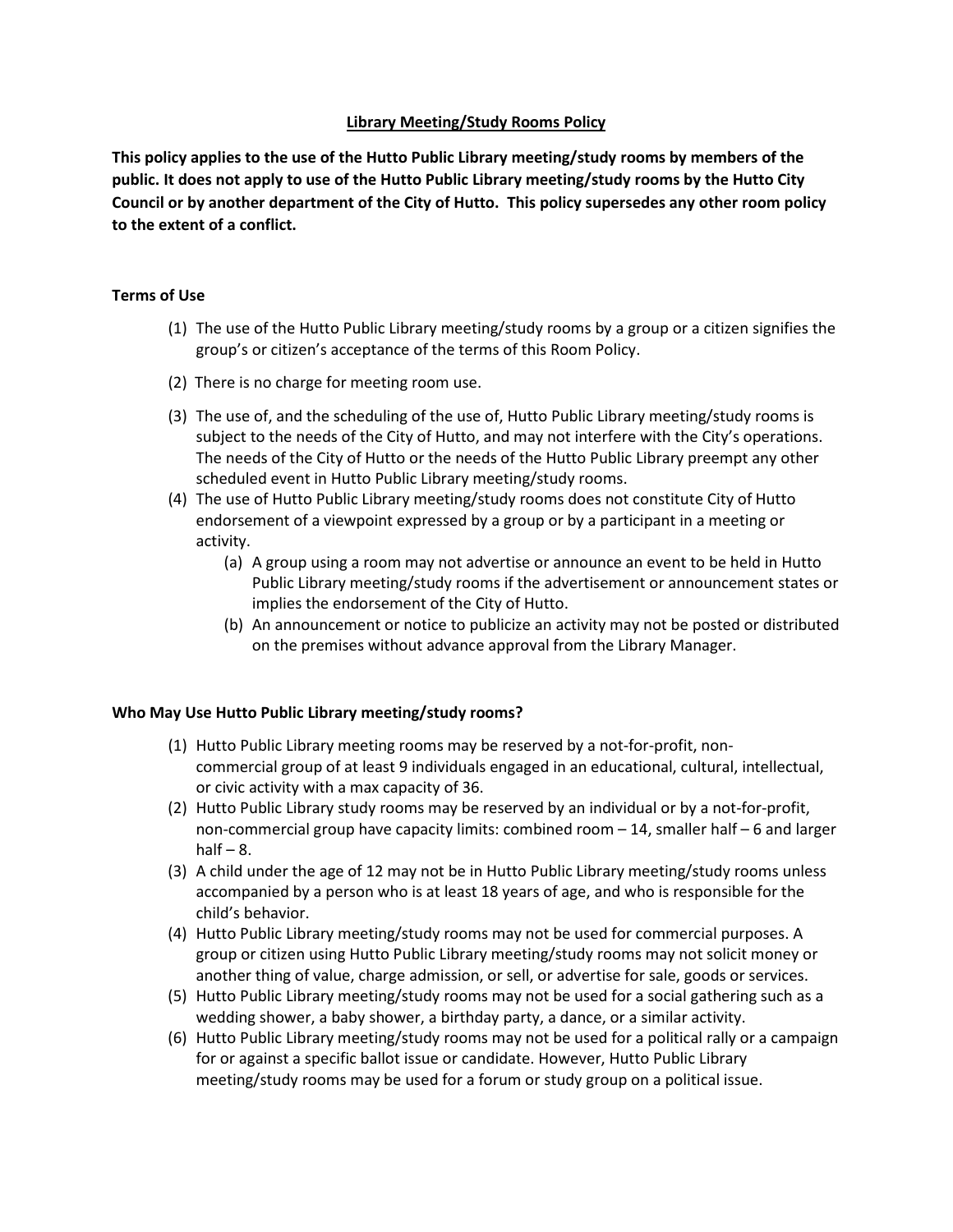- (7) Hutto Public Library meeting/study rooms may not be used to provide a direct healthcare service, including an examination, a hands-on demonstration, or a treatment. However, Hutto Public Library meeting/study rooms may be used for a forum on or the sharing of information about healthcare services.
- (8) Permission to use Hutto Public Library meeting/study rooms will be withheld from a group that has failed to comply with this Room Policy or from a group that damages Hutto Public Library meeting/study rooms, the carpet, equipment, or furniture, or causes a disturbance.

## **Reserving Hutto Public Library meeting/study rooms**

- (1) A group may request the use of Hutto Public Library meeting/study rooms by phone, in person, or in writing. The Library Manager's office will consider requests on a first-come, first-served basis.
- (2) To provide an opportunity for all patrons to use the study room, a patron may use Hutto Public Library study room **one session per day.**
- (3) To provide an opportunity for other groups to use the room, a group may use Hutto Public Library meeting rooms only once each month.
- (4) A group that is cancelling a meeting must provide notice of the cancellation to the Library Staff as soon as possible. A group forfeits its reservation if the group fails to appear within 15 minutes after the scheduled time.
- (5) If a group fails to appear for two consecutive meetings without making a cancellation, all future reservations of the group are cancelled until the group reschedules.
- (6) A group may not assign or transfer its reservation to another group.

## **Care and Use of Hutto Public Library meeting/study rooms**

- (1) A group or citizen using Hutto Public Library meeting/study rooms may not make noise that disturbs the City of Hutto staff or the public.
- (2) A group or citizen must leave Hutto Public Library meeting/study rooms in the condition in which the room was found.
- (3) The Hutto Public Library does not set up or arrange furniture or equipment in Hutto Public Library meeting/study rooms.
	- (a) If a group or citizen rearranges the furniture, the group or citizen must return the furniture to the original arrangement before leaving the room.
	- (b) A group may bring its own furniture or equipment into Hutto Public Library meeting/study rooms with advance approval by the Hutto Public Library staff.
		- (i) Arrangements for the use of such furniture or equipment must be made at the time the room is reserved.
		- (ii) A group or citizen must notify the Library staff when furniture or equipment is brought into the Hutto Public Library meeting/study rooms, and must promptly remove the furniture or equipment at the end of the meeting.
- (4) A group or citizen may not store equipment, furniture, supplies, or personal effects in Hutto Public Library meeting/study rooms before or after use.
- (5) A group or citizen may not leave trash in Hutto Public Library meeting/study rooms. A group